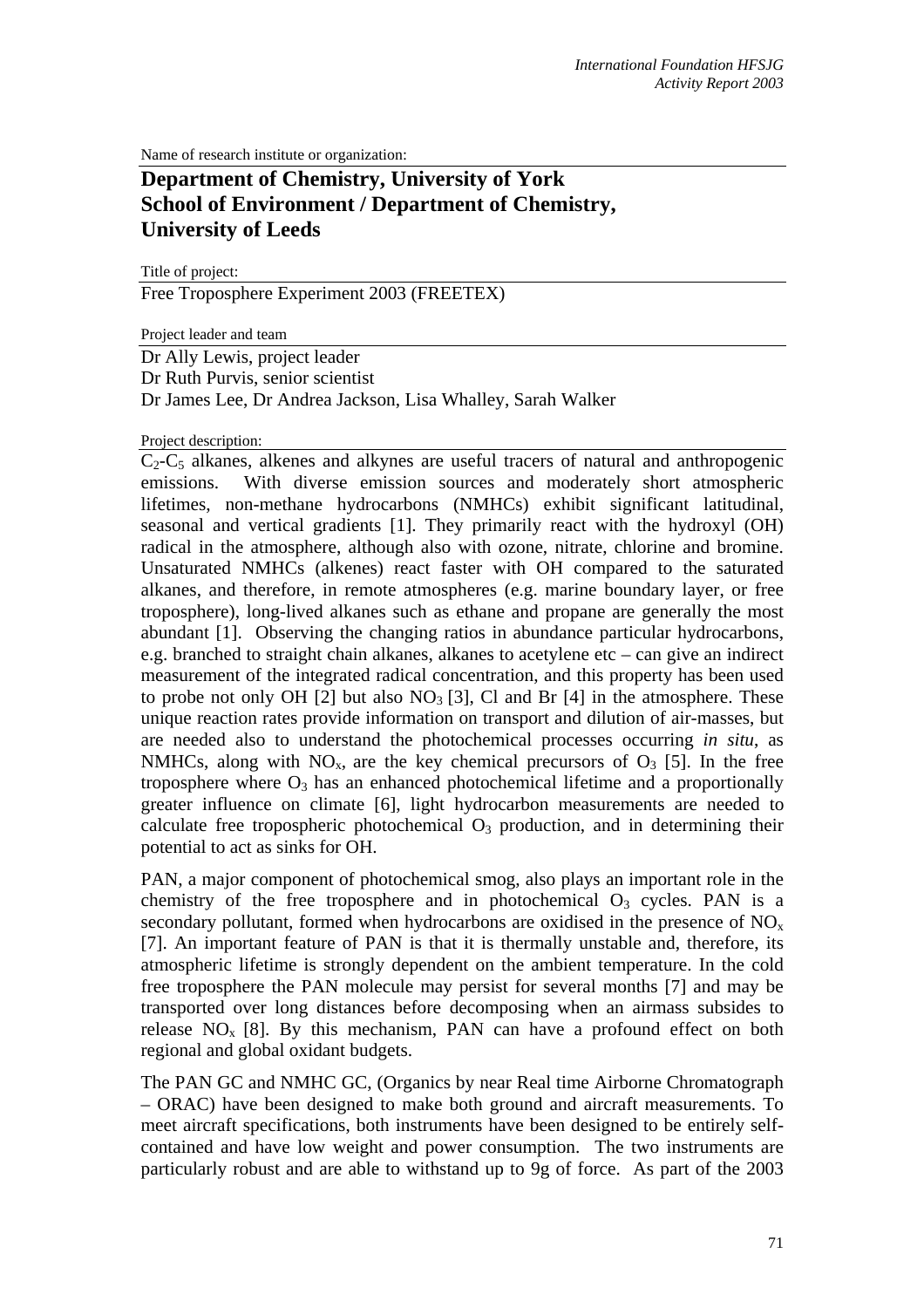project we have made the first low atmospheric pressure tests for these instruments in addition to providing an opportunity to establish sensitivity and response performance in cold, dry and clean free tropospheric air.

This project also provided the opportunity for the first field-test of a new automated peroxides instrument, in preparation for its participation in a project in Antarctica. The instrument ran continuously for 14 days and allowed problems to be identified that could be rectified in advance of its deployment in Antarctica.

A time-series showing propene and CO data from the second half of the measurement campaign is presented in Figure 1. Both compounds exhibit a diurnal cycle, displaying a minimum in the early morning hours and a maximum around midday. The maximum observed in CO on the  $6<sup>th</sup>$  March occurs later in the evening - this shift may be due to a change in the airmass sampled, as the trajectories show a change in direction from NW to SW. Such diurnal cycling may be a function of changing boundary-layer height. Mountain research stations, such as the JFJ, tend to reside in the FT at night as the boundary layer height (BLH) decreases due to reduced temperatures. In the daylight hours, the boundary layer increases, allowing emissions from the alpine valleys to be sampled, thus, leading to increased levels of anthropogenic compounds, such as CO and propene, measured during the day. Such pronounced diurnal cycles were not observed in the alkane data, since these species are more abundant in the FT, therefore, changes in the boundary layer height may affect the ambient levels to a lesser degree.



**Figure 1** Time-series of propene and CO. CO daily maximum displayed.

Of the species measured by ORAC and the EMPA GC-MS only *n* & *iso*-butane were common to both instruments. The datasets agreed well throughout the campaign for *iso-*butane, with mean concentrations of 0.076 ppbV and 0.077 ppbV by the EMPA GC and ORAC respectively. There were, however, significant differences in the *n*butane concentration, highlighted in particular when the butane ratios are calculated. A butane ratio of 1:2 has previously been reported at the JFJ by Carpente*r et al* [12] and this is recreated by the EMPA instrument. A much higher ratio observed at times by ORAC may be due to a co-eluting compound, possibly a halocarbon.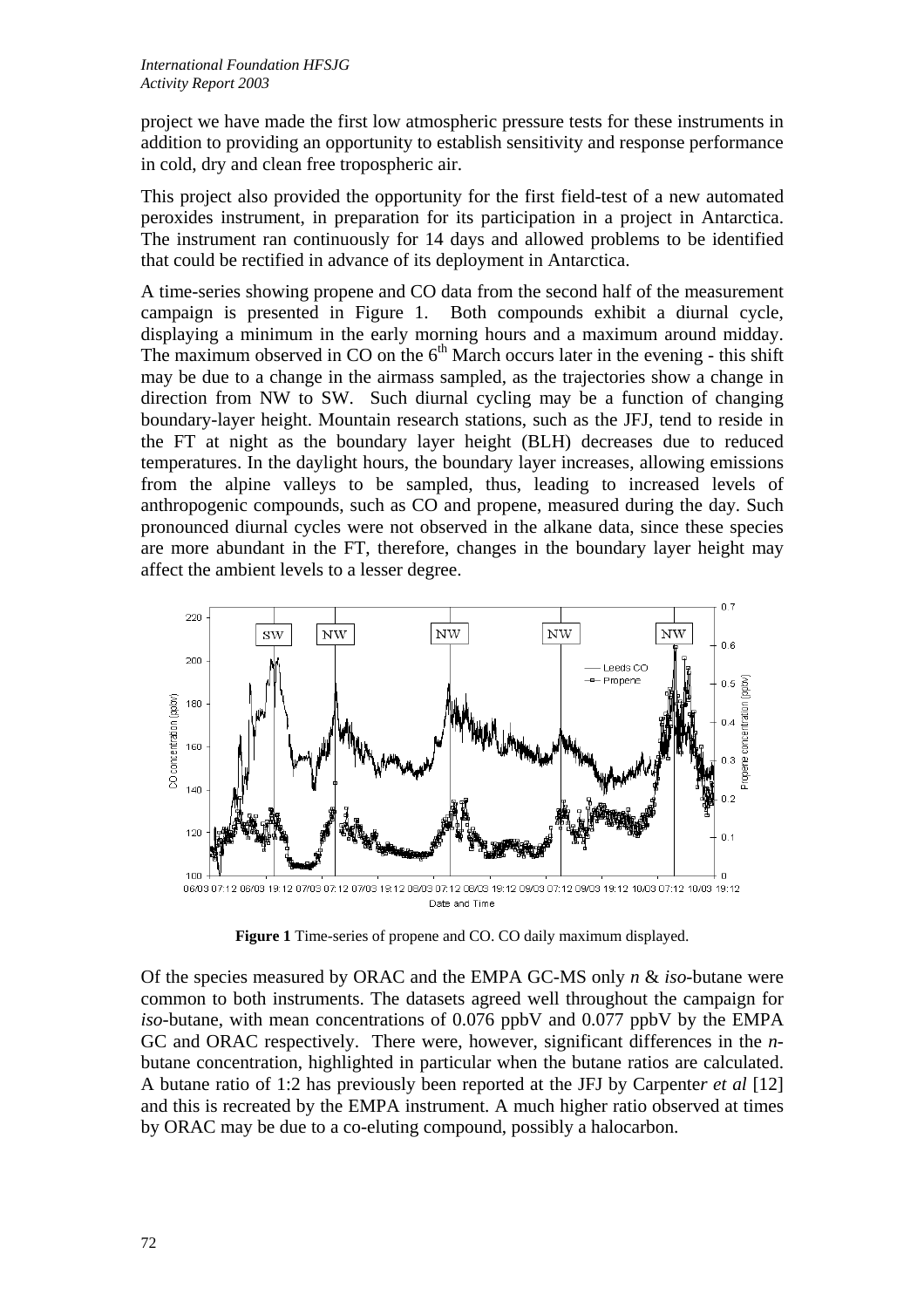Peroxyacetyl nitrate data collected throughout the campaign is presented in Figure 2. The mean PAN concentration was calculated to be 0.142 ppbV, however, at times falling as low as 0.011 ppbV. Plotted alongside  $O_3$  and CO, PAN exhibits both positive and negative correlations with respect to  $O_3$  and a general positive trend with CO. Since both  $O_3$  and PAN are secondary pollutants polluted air masses would be expected to have a positive correlation. A negative correlation is likely to be observed when the polluted air mass has undergone  $O_3$  titration with NO, or when an air mass has a stratospheric influence.





PAN has also been compared to  $NO<sub>x</sub>$  and  $NO<sub>y</sub>$  data during this campaign (Figure 2). PAN has previously been reported to contribute up to 36 % of the  $NO<sub>v</sub>$  seen at the JFJ station [12, 13], however PAN contributions as low as 19 % during autumn and winter months have been reported [11]. The mean contribution throughout this campaign was calculated to be 21 %. This low PAN contribution is due to proportionally higher  $NO<sub>x</sub>$  levels, calculated to contribute an average of up to 70 % of the  $NO<sub>v</sub>$  during this campaign. This is a much larger contribution than previously reported [14] and indicates that the JFJ was influenced by polluted air masses for the majority of the measurement period.

Hydrogen peroxide was observed in the sub-ppbV range, as shown in Figure 2. Methyl hydroperoxide (MHP) was also observed but data has yet to be processed to obtain concentration values, which are considerably lower than those of  $H_2O_2$ .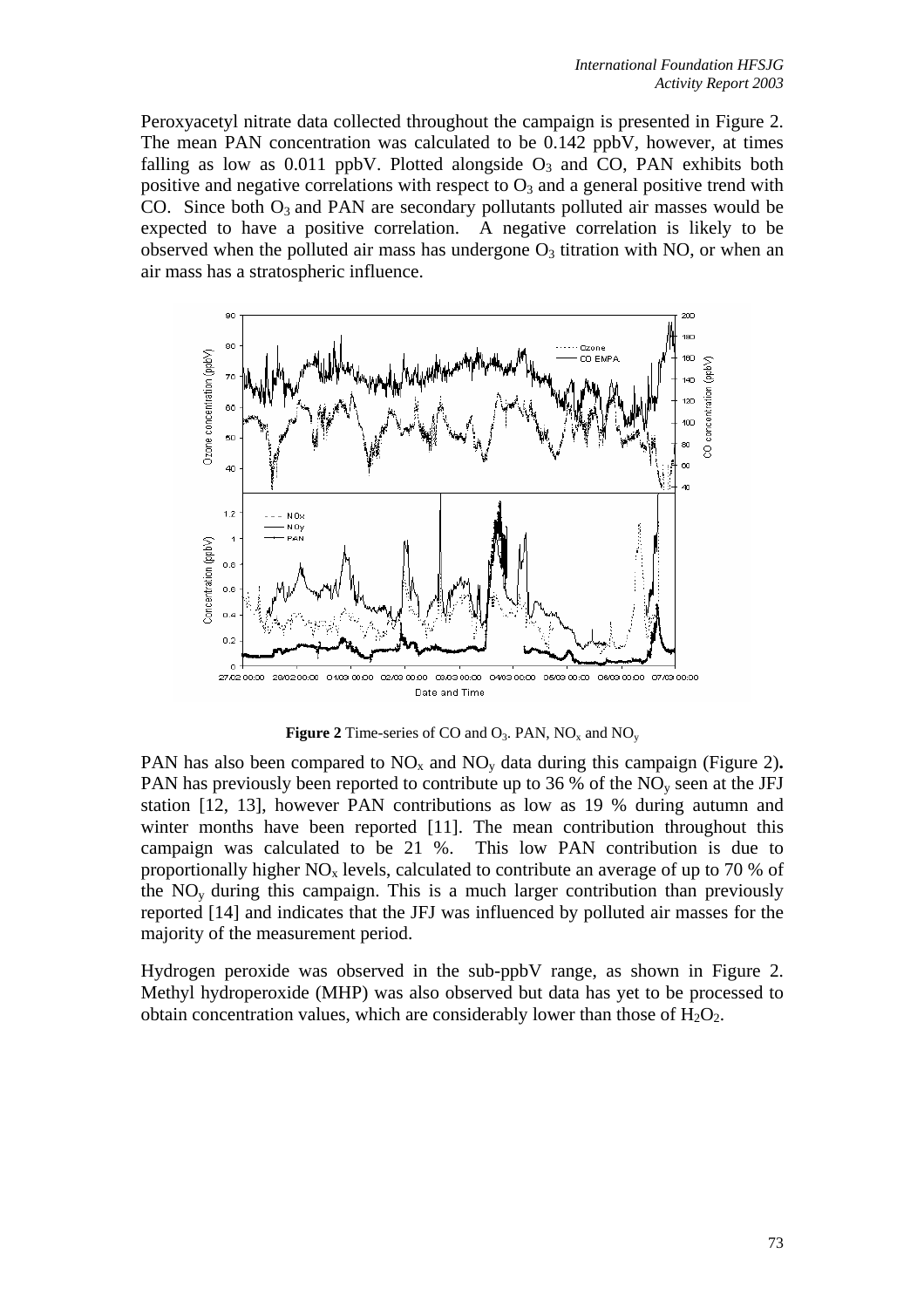

**Figure 3: Time Series of [H2O2] at JFJ for 27/02/03 (Day 58) to 12/03/03 (Day 72)**

Figure 3 shows that there are two distinct periods of higher  $H_2O_2$  concentration occurring during Julian day 60 (01/03/03) and 65 (06/03/03). Initial analysis indicates that these periods appear to correspond to a change in local wind direction change, from a general north-westerly direction  $(270-360^{\circ})$  to a south-easterly direction (90-180<sup>o</sup>), and to increased pressure and low  $NO<sub>x</sub>$  regimes. This implies that air masses being transported locally from the north-west generally show a *lower* peroxide (or peroxide pre-cursors) concentration than air masses transported from the south-east. Furthermore, it suggests that air masses moving from the south-east have increased photochemical activity to those from the north-west, over this period. A third, less well-defined period of higher  $H_2O_2$  concentration occurring during days 68-71 (09-12/03/03) does not correspond to a change in local wind direction.

Periods of very low  $H_2O_2$  concentration appear to correspond with periods where NO concentrations exceed 0.1 ppb, which is consistent with the scavenging of  $HO<sub>2</sub>$ radicals by NO thereby suppressing  $H_2O_2$  formation. Diurnal cycles can also be seen in Figure 3, being especially well-defined during days 61 and 62 (02 and 03/03/03 respectively). Further analysis of this dataset alongside others collected at the observatory is presently being undertaken in order to establish the reasons for the observed peroxide variation.

Throughout the measurement period the PAN, NMHC and  $H_2O_2$  observations highlighted specific chemical changes to airmass composition that occur as a function of meteorological transport. Coupled with back trajectory analysis, the levels of the trace gases can be qualitatively described by examining the airmass origin. In terms of their capacity to measure both PAN and NMHCs at high altitudes and specifically the free troposphere, the GC techniques reported here have proved successful. The new automated instrument for the measurements of  $H_2O_2$  and ROOH was also successful, any problems were identified and rectified and the instrument is currently deployed in the Antarctic.

References

- [1] N. J. Blake et al. *J. Geophys. Res.* 1999, **104**, 21.
- [2] N. J. Blake et al *J. Geophys. Res.* 1993, **98**, 2851.
- [3] S. A. Penkett, et al *Geophys. Res.* 1993, **98**, 2865.
- [4] B. T. Jobson, H. Niki, Y. Yokouchi, J. Bottenheim, F. Hopper and R. Leaitch. *J. Geophys. Res.* 1994, **99**, 25355
- [5] R. Koppmann, et al *J. Atmos. Chem.* 1998, **31**, 53
- [6] A. A. Lacis, D. J. Wuebbles and J. A. Logan. *J. Geophys. Res.* 1990, **95**, 9971
- [7] C. Bruhl, U. Poschl, P. J. Crutzen and B. Steil. *Atmos. Environ.* 2000, **34**, 3931.
- [8] P. J. Crutzen. *Annu. Rev. Earth Planet Sci.* 1979, **7**, 443
- [9] C.W Cofer, V.G. Collins, and R.W. Talbot, *Environ. Sci. & Technol.*, **19**, 557-560, 1985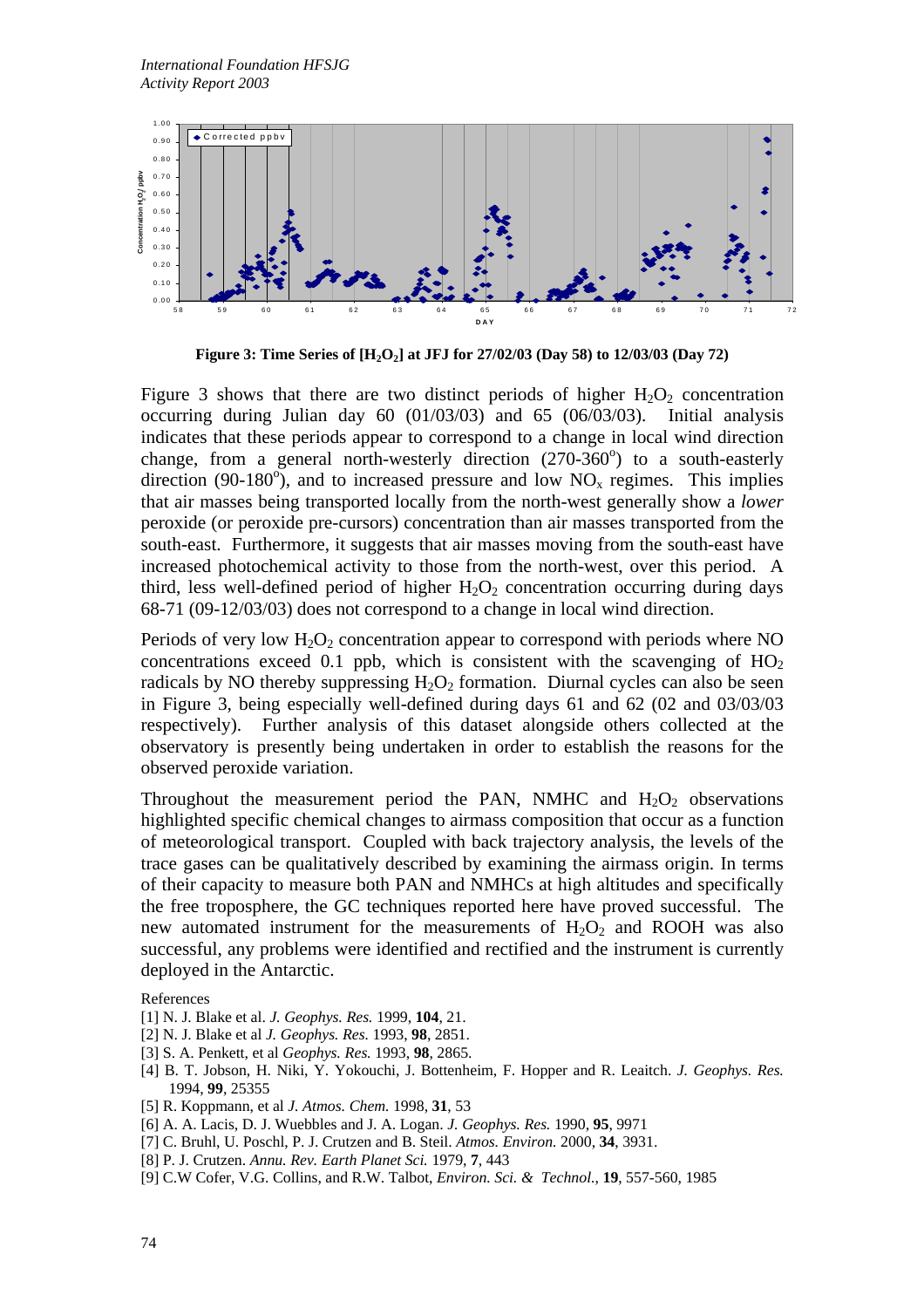[10] A.L Lazrus, A.L., G.L. Kok, S.N. Gitlin, J.A. Lind, and S.E. McLaren, *Anal. Chem.*, 1985, **57** (4), 917-922,.

[11] A.L Lazrus et al, Anal. Chem. **58**, 1986, 594-597,.

[12] L. J. Carpenter et al *J. Geophys. Res.* 2000, **105**, 14547

[13] C. Zellweger, et al. *J. Geophys. Res.* 2000, **105**, 6655

[14] C. Zellweger et al *Atmos. Chem. Phys.* 2003, **3**, 779

#### Key words:

Free Troposphere, Non methane hydrocarbons, PAN, Aircraft GC,  $H_2O_2$ , ROOH

Internet data bases:

http://www-users.york.ac.uk/~chem89/Intro\_group.htm <http://www.env.leeds.ac.uk/research/ias/index.htm>

Scientific publications and public outreach 2003:

## **Refereed journal articles**

Whalley, L. K., A.C. Lewis, J.B. McQuaid, R.M. Purvis, J.D. Lee, K. Stemmler, C. Zellweger, and P. Ridgeon, Two High-speed, Portable GC Systems Designed for the Measurement of Non-methane Hydrocarbons and PAN: Results from the Jungfraujoch High Altitude Observatory, accepted *Journal of Environmental Monitoring*, 2003

## **Thesis**

Purvis, R. M., Transport and distribution of non methane hydrocarbons in the free troposphere over Europe, PhD Thesis, University of Leeds, 2003 (FREETEX 2001 and 2002)

Address:

Chemistry Department University of York Heslington, York YO10 5DD UK

Contacts

Dr Ruth Purvis Tel.: +44 1904 561594 Fax: +44 1904 561595 e-mail: rp16@york.ac.uk URL: http://www-users.york.ac.uk/~chem89/Intro\_group.htm